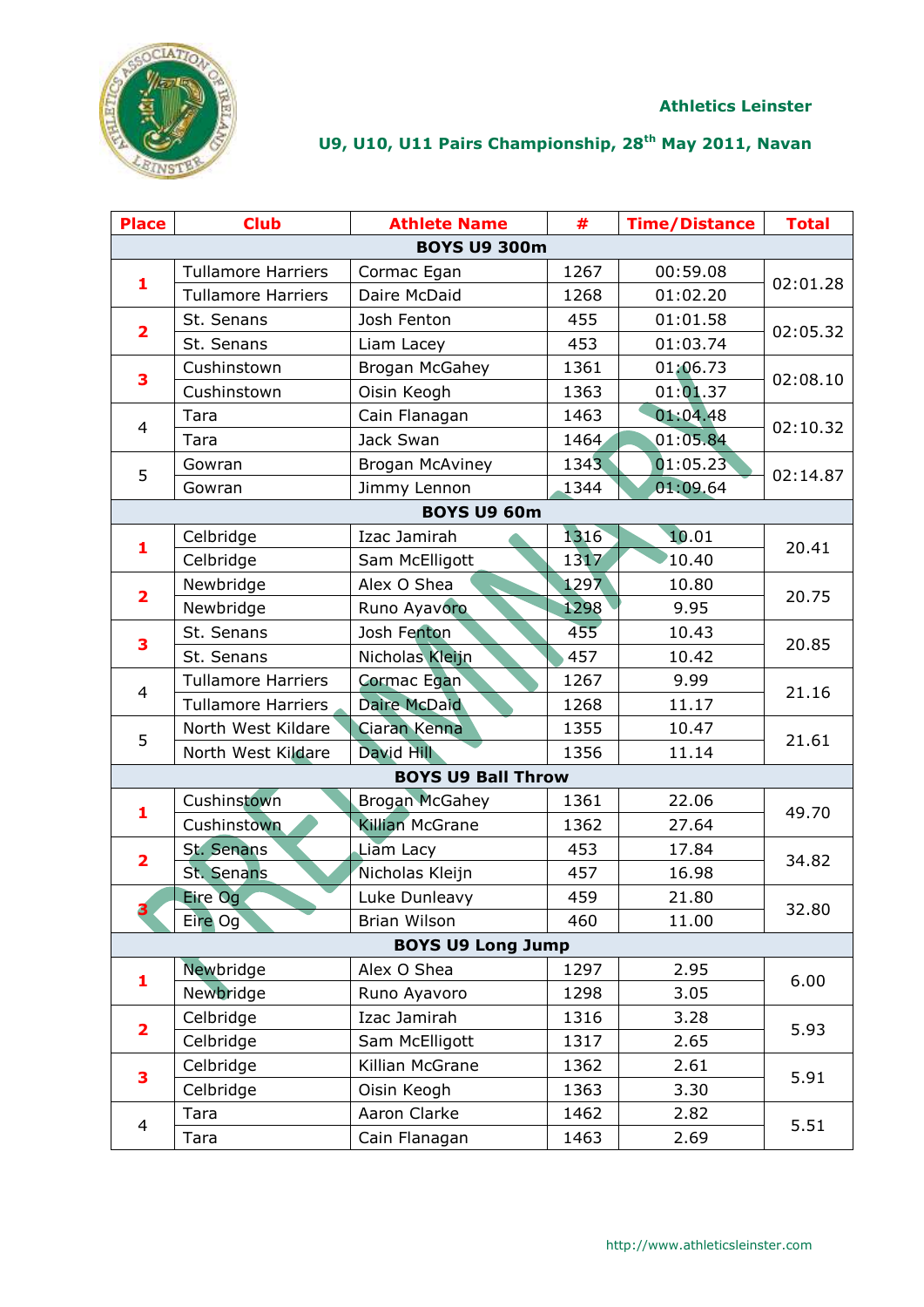

| <b>Place</b>             | <b>Club</b>        | <b>Athlete Name</b>        | #    | <b>Time/Distance</b> | <b>Total</b> |
|--------------------------|--------------------|----------------------------|------|----------------------|--------------|
| 5                        | Eire Og            | Luke Dunleavy              | 459  | 3.02                 | 5.44         |
|                          | Eire Og            | Brian Wilson               | 460  | 2.42                 |              |
| 6                        | North West Kildare | Ciaran Kenna               | 1355 | 2.83                 |              |
|                          | North West Kildare | David Hill                 | 1356 | 2.28                 | 5.11         |
| $\overline{7}$           | Gowran             | Brogan McAviney            | 1343 | 2.27                 | 4.63         |
|                          | Gowran             | Jimmy Lennon               | 1344 | 2.36                 |              |
|                          |                    | <b>GIRLS U9 300m</b>       |      |                      |              |
| $\mathbf{1}$             | Gowran             | Sarah O Donnell            | 1341 | 01:09.19             | 02:09.19     |
|                          | Gowran             | Eve O Dwyer                | 1342 | 01:00.10             |              |
| 1                        | St. Coca's         | Rebecca Travers            | 1420 | 01:00.31             | 02:09.19     |
|                          | St. Coca's         | Aine Field                 | 1421 | 01:08.88             |              |
| 3                        | Thomastown         | Anna Cass                  | 1694 | 01:06.94             | 02:11.37     |
|                          | Thomastown         | Aine Kirwin                | 1695 | 01:04.43             |              |
| $\overline{4}$           | Greystones & D.    | Erin O Brien Howard        | 1661 | 01:11.65             |              |
|                          | Greystones & D.    | Emma Quirk                 | 1662 | 01:07.89             | 02:19.54     |
| 5                        | Na Fianna          | Orla Murray                | 1439 | 01:15.14             | 02:38.58     |
|                          | Na Fianna          | Rebecca Maye               | 1440 | 01:23.44             |              |
|                          |                    | GIRLS U9 60m               |      |                      |              |
| 1                        | Gowran             | Sarah O Donnell            | 1341 | 10.50                | 20.95        |
|                          | Gowran             | Eve O Dwyer                | 1342 | 10.45                |              |
| $\overline{\mathbf{2}}$  | St. Coca's         | <b>Rebecca Travers</b>     | 1420 | 10.21                | 21.56        |
|                          | St. Coca's         | <b>Aine Field</b>          | 1421 | 11.35                |              |
| 3                        | Thomastown         | <b>Anna Cass</b>           | 1694 | 10.51                | 22.00        |
|                          | Thomastown         | Aine Kirwin                | 1695 | 11.49                |              |
| $\overline{4}$           | Celbridge          | <b>Allanah Watkins</b>     | 1305 | 12.44                | 23.16        |
|                          | Celbridge          | <b>Ava Campion</b>         | 1306 | 10.72                |              |
| 5                        | K.C.H              | Abbey Gilsenan             | 1236 | 11.16                | 23.36        |
|                          | K.C.H              | Daire Murray               | 1908 | 12.20                |              |
|                          |                    | <b>GIRLS U9 Ball Throw</b> |      |                      |              |
| 1                        | Cushinstown        | Katelyn McMahon            | 1364 | 14.71                | 30.59        |
|                          | Cushinstown        | Katie Lennihan             | 1365 | 15.88                |              |
| $\overline{\mathbf{2}}$  | S.B.R              | Caitroin Doyle             | 1479 | 15.36                | 28.86        |
|                          | S.B.R              | Saidhbh Byrne              | 1480 | 13.50                |              |
| 3                        | Celbridge          | Allanah Watkins            | 1305 | 13.11                | 28.17        |
|                          | Celbridge          | Ava Campion                | 1306 | 15.06                |              |
| $\overline{\mathcal{L}}$ | K.C.H              | Abbey Gilsenan             | 1236 | 9.66                 | 25.79        |
|                          | K.C.H              | Lucy Harte                 | 1909 | 16.13                |              |
| 5                        | Crookstown M/V     | Rachel Keane               | 1512 | 9.75                 |              |
|                          | Crookstown M/V     | Tara Finn                  | 774  | 13.72                | 23.47        |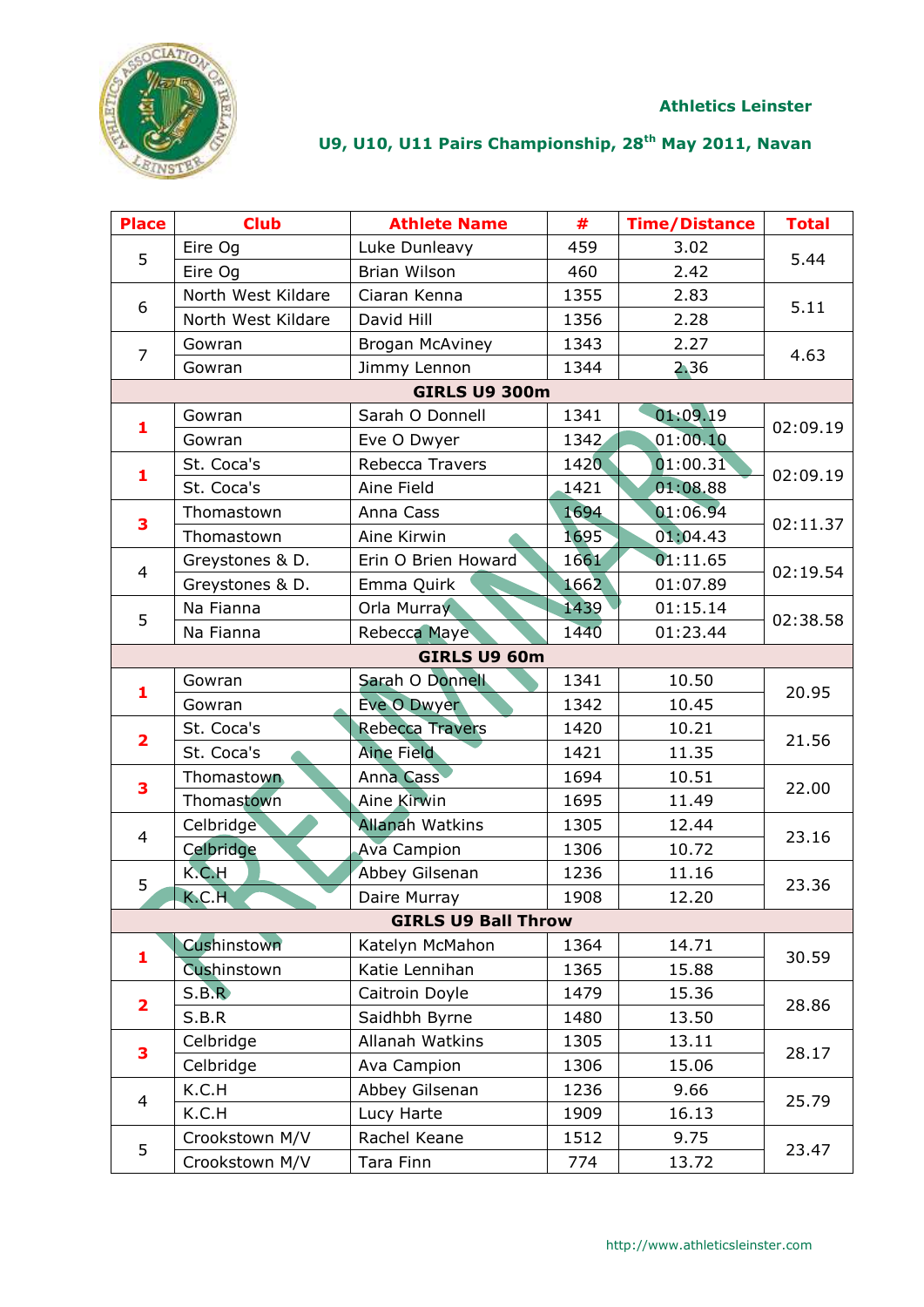

| <b>Place</b>            | <b>Club</b>     | <b>Athlete Name</b>       | #    | <b>Time/Distance</b> | <b>Total</b> |
|-------------------------|-----------------|---------------------------|------|----------------------|--------------|
| 6                       | Greystones & D. | Erin O Brien Howard       | 1661 | 12.86                | 19.17        |
|                         | Greystones & D. | Julianne Mulcahy          | 1660 | 6.31                 |              |
|                         |                 | <b>GIRLS U9 Long Jump</b> |      |                      |              |
| $\mathbf{1}$            | Greystones & D. | Ellen McNally             | 1659 | 2.51                 | 5.17         |
|                         | Greystones & D. | Emma Quirk                | 1662 | 2.66                 |              |
| $\overline{\mathbf{2}}$ | Cushinstown     | Katelyn McMahon           | 1364 | 2.39                 | 4.90         |
|                         | Cushinstown     | Katie Lennihan            | 1365 | 2.51                 |              |
| 3                       | Crookstown M/V  | Rachel Keane              | 1512 | 2.16                 | 4.62         |
|                         | Crookstown M/V  | Tara Finn                 | 774  | 2.46                 |              |
| $\overline{4}$          | S.B.R           | Caitroin Doyle            | 1479 | 1.71                 | 4.38         |
|                         | S.B.R           | Saidhbh Byrne             | 1480 | 2.67                 |              |
| 5                       | Dunleer         | Saoirse Holmes            | 1731 | 2.37                 | 4.31         |
|                         | Dunleer         | Olivia Carroll            | 1732 | 1.94                 |              |
| 6                       | K.C.H           | Lucy Harte                | 1909 | 2.24                 | 4.29         |
|                         | K.C.H           | Shauna MacGabhann         | 1238 | 2.05                 |              |
| $\overline{7}$          | Na Fianna       | Orla Murray               | 1439 | 2.28                 | 4.00         |
|                         | Na Fianna       | Rebecca Maye              | 1440 | 1.72                 |              |
|                         |                 | <b>BOYS U10 500m</b>      |      |                      |              |
| $\mathbf{1}$            | <b>Naas</b>     | Michael Lawlor            | 1326 | 01:37.00             | 03:17.13     |
|                         | <b>Naas</b>     | Sean Woods                | 1327 | 01:40.13             |              |
| $\overline{\mathbf{2}}$ | St. Joseph's    | Killian Griffin           | 1657 | 01:42.66             | 03:22.26     |
|                         | St. Joseph's    | Rory O Connor             | 1658 | 01:39.60             |              |
| 3                       | Tara            | <b>Shane Smyth</b>        | 1473 | 01:46.20             | 03:31.56     |
|                         | Tara            | <b>Niall Finnerty</b>     | 1474 | 01:45.36             |              |
| $\overline{4}$          | Adamstown       | <b>Luke Byrne</b>         | 967  | 01:46.58             | 03:47.28     |
|                         | Adamstown       | David O'Gorman            | 1521 | 02:00.70             |              |
| 5                       | <b>Dunleer</b>  | Owen Bradley              | 979  | 01:55.21             | 03:52.16     |
|                         | <b>Dunleer</b>  | Callum O'Brien            | 977  | 01:56.95             |              |
| 6 <sub>1</sub>          | Thomastown      | Tom Holden                | 1646 | 01:57.23             | 03:53.05     |
|                         | Thomastown      | <b>Edmund Fitzpatrick</b> | 1692 | 01:55.82             |              |
|                         |                 | <b>BOYS U10 60m</b>       |      |                      |              |

**The Boys U10 Track Sheet with results/times was removed from the medal presentation table on Saturday afternoon. Athletics Leinster would like to appeal to the Club, Official or Individual responsible, to please return the sheet or alternatively please contact Pat Carty (087 653 8501) with the results.**

**In the event the results cannot be determined, the Boys U10 Pairs 60m Competition will be re-run at the U9 - U15 Team Event, St. Abban's, Saturday 11th June.**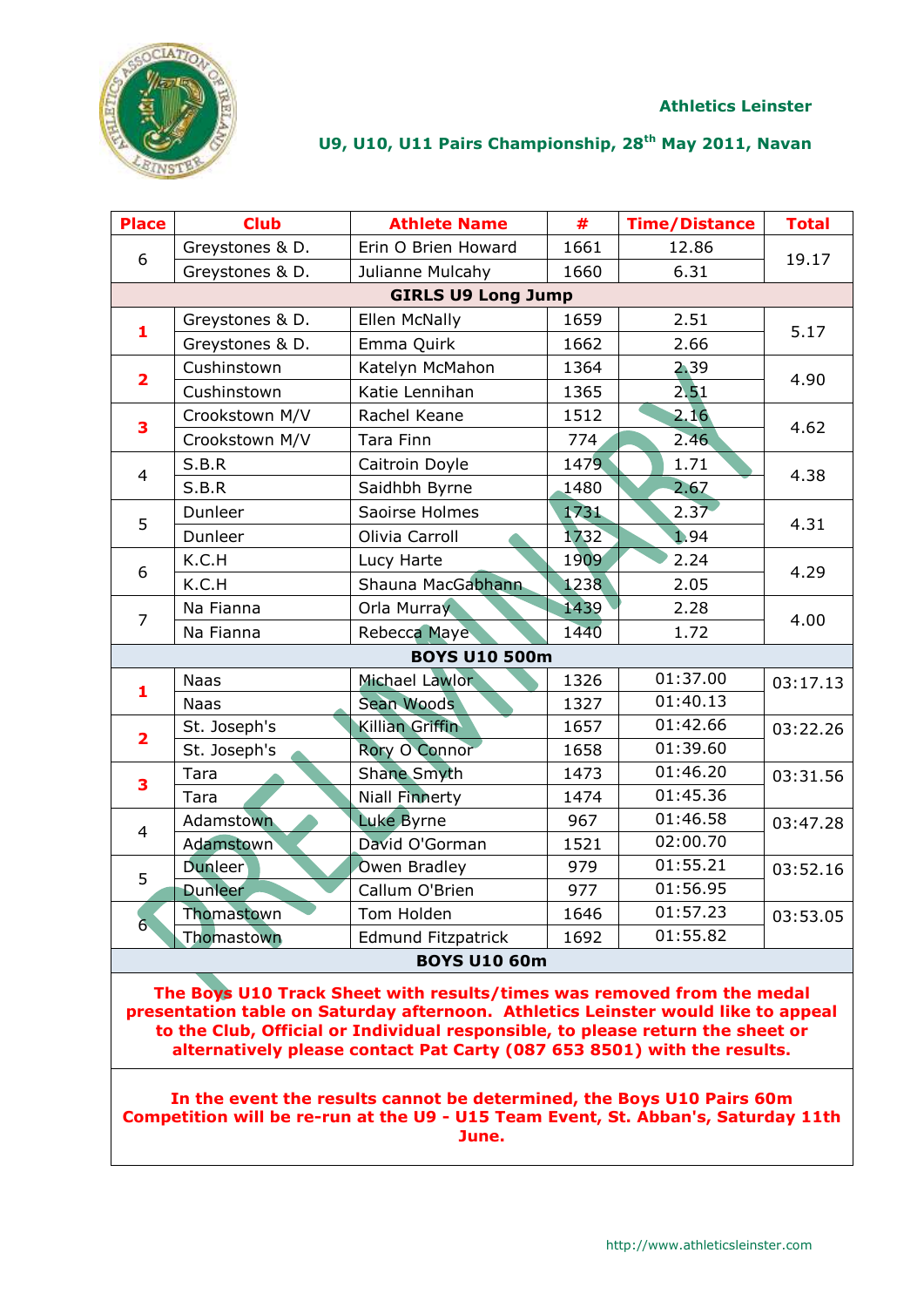

| <b>Place</b>            | <b>Club</b>               | <b>Athlete Name</b>        | #    | <b>Time/Distance</b> | <b>Total</b> |  |  |  |
|-------------------------|---------------------------|----------------------------|------|----------------------|--------------|--|--|--|
|                         |                           | <b>BOYS U10 Ball Throw</b> |      |                      |              |  |  |  |
| $\mathbf{1}$            | St. Gerards               | Ruairi O'Connor            | 436  | 25.60                |              |  |  |  |
|                         | St. Gerards               | Cameron Moran              | 437  | 23.11                | 48.71        |  |  |  |
|                         | <b>Naas</b>               | Patrick Farmer             | 1328 | 23.33                |              |  |  |  |
| $\overline{\mathbf{2}}$ | <b>Naas</b>               | Michael Lawlor             | 1326 | 24.58                | 47.91        |  |  |  |
| 3                       | Thomastown                | Tom Holden                 | 1646 | 24.60                | 45.03        |  |  |  |
|                         | Thomastown                | <b>Edmund Fitzpatrick</b>  | 1692 | 20.43                |              |  |  |  |
| $\overline{4}$          | S.B.R                     | Ciaran McLoughlin          | 1481 | 18.80                | 42.81        |  |  |  |
|                         | S.B.R                     | <b>Bradley McDonald</b>    | 1482 | 24.01                |              |  |  |  |
| 5                       | Na Fianna                 | Shane Clarke               | 1449 | 26.00                | 42.51        |  |  |  |
|                         | Na Fianna                 | Robert Higgins             | 1450 | 16.51                |              |  |  |  |
| 6                       | Dunleer                   | Callum O'Brien             | 977  | 23.75                | 40.97        |  |  |  |
|                         | Dunleer                   | Owen Brady                 | 978  | 17.22                |              |  |  |  |
| $\overline{7}$          | Adamstown                 | Luke Byrne                 | 967  | 18.40                |              |  |  |  |
|                         | Adamstown                 | David O'Gorman             | 1521 | 19.75                | 38.15        |  |  |  |
| 8                       | Gowran                    | David Holland              | 1345 | 15.69                |              |  |  |  |
|                         | Gowran                    | Conor Cleere               | 1346 | 18.67                | 34.36        |  |  |  |
|                         | <b>BOYS U10 Long Jump</b> |                            |      |                      |              |  |  |  |
| 1                       | Edenderry                 | Lee Pearson                | 1503 | 3.63                 | 7.14         |  |  |  |
|                         | Edenderry                 | <b>Liam Farrell</b>        | 964  | 3.51                 |              |  |  |  |
| $\overline{\mathbf{2}}$ | Tara                      | <b>Shane Smyth</b>         | 1473 | 3.41                 | 6.89         |  |  |  |
|                         | Tara                      | <b>Niall Finnerty</b>      | 1474 | 3.48                 |              |  |  |  |
| 3                       | Cushinstown               | <b>Niall Moorland</b>      | 1366 | 3.60                 | 6.65         |  |  |  |
|                         | Cushinstown               | James McCann               | 1367 | 3.05                 |              |  |  |  |
| $\overline{4}$          | Fr. Murphy                | <b>Leo Anderson</b>        | 1487 | 3.39                 | 6.56         |  |  |  |
|                         | Fr. Murphy                | Paddy Griffin              | 1488 | 3.17                 |              |  |  |  |
| 5                       | St. Gerard's              | Ruairi O'Connor            | 436  | 3.34                 | 6.55         |  |  |  |
|                         | St. Gerard's              | Cameron Moran              | 437  | 3.21                 |              |  |  |  |
| $6^{\circ}$             | <b>Menapians</b>          | Shane O Neill              | 1281 | 3.36                 | 6.33         |  |  |  |
|                         | <b>Menapians</b>          | Tim Gilhooly               | 1282 | 2.97                 |              |  |  |  |
| $\overline{7}$          | <b>Menapians</b>          | Cillian Corkery            | 1283 | 3.32                 | 6.02         |  |  |  |
|                         | Menapians                 | Zachary Maxwell            | 1284 | 2.70                 |              |  |  |  |
| 8                       | Gowran                    | David Holland              | 1345 | 2.89                 | 5.70         |  |  |  |
|                         | Gowran                    | Conor Cleere               | 1346 | 2.81                 |              |  |  |  |
| 9                       | Greystones & D.           | Ronan Dempsey              | 1669 | 2.37                 | 5.30         |  |  |  |
|                         | Greystones & D.           | Alan Gordan                | 1670 | 2.93                 |              |  |  |  |
| 10                      | S.B.R                     | Ciaran McLoughlin          | 1481 | 2.41                 |              |  |  |  |
|                         | S.B.R                     | <b>Bradley McDonald</b>    | 1482 | 2.86                 | 5.27         |  |  |  |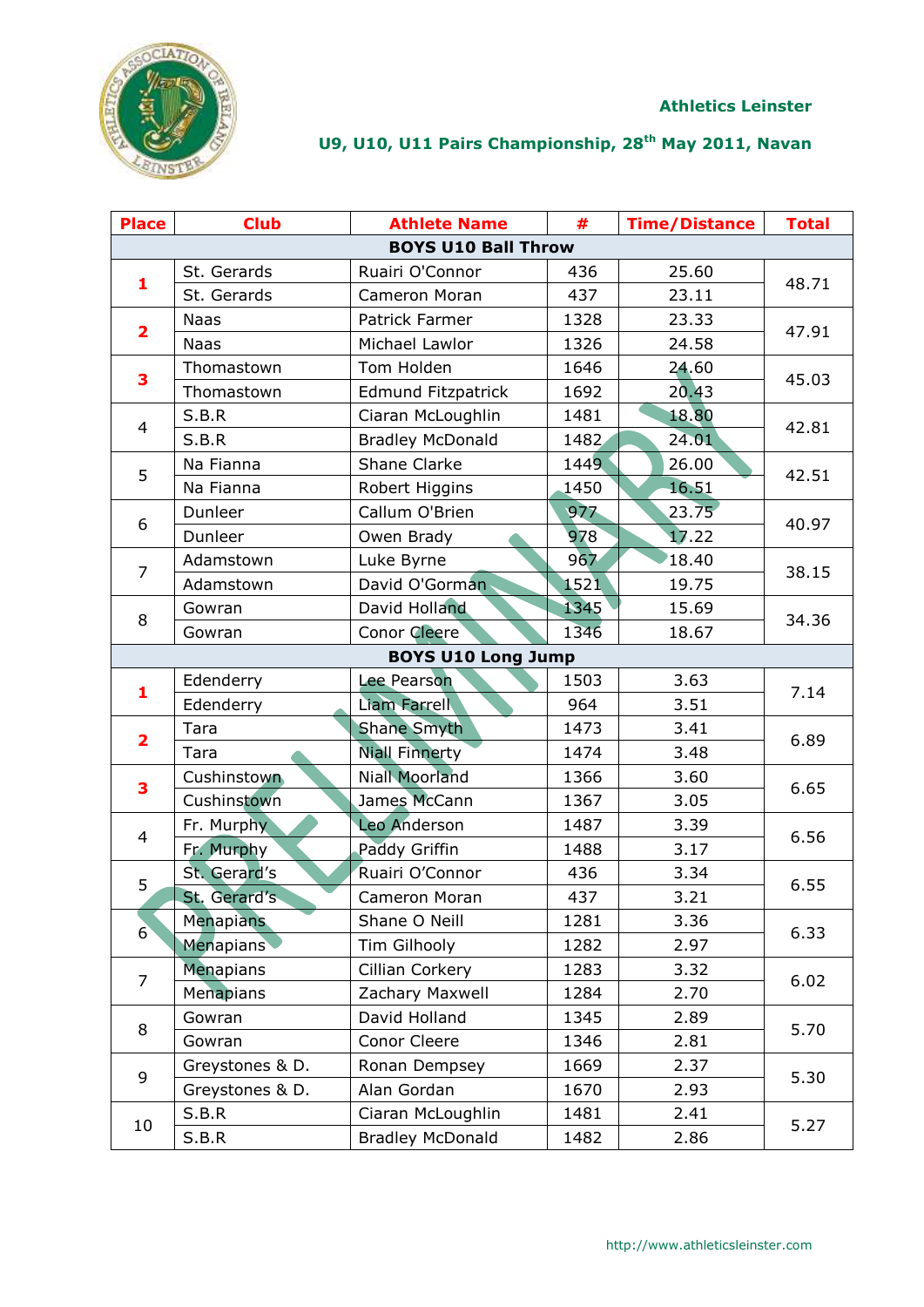

| <b>Place</b>            | <b>Club</b>               | <b>Athlete Name</b>        | #    | <b>Time/Distance</b> | <b>Total</b> |  |  |  |
|-------------------------|---------------------------|----------------------------|------|----------------------|--------------|--|--|--|
|                         | <b>GIRLS U10 500m</b>     |                            |      |                      |              |  |  |  |
|                         | St. L. O'Toole            | Rhian Kidd                 | 438  | 01:39.57             |              |  |  |  |
| 1                       | St. L. O'Toole            | Robyn Purser               | 439  | 01:47.54             | 03:27.11     |  |  |  |
|                         | Thomastown                | Ciara O Keeffe             | 1697 | 01:44.58             |              |  |  |  |
| $\overline{\mathbf{2}}$ | Thomastown                | Orla O Keeffe              | 1698 | 01:49.62             | 03:34.20     |  |  |  |
|                         | <b>Mullingar Harriers</b> | Jennifer Fidgeon           | 1675 | 01:57.25             |              |  |  |  |
| 3                       | <b>Mullingar Harriers</b> | Ellie O Brien              | 1676 | 01:46.41             | 03:43.66     |  |  |  |
| $\overline{4}$          | St. Coca's                | Aoife Rattigan             | 1422 | 01:48.69             | 03:44.53     |  |  |  |
|                         | St. Coca's                | <b>Holly Ginty</b>         | 1423 | 01:55.84             |              |  |  |  |
| 5                       | Newbridge                 | Tara Murphy                | 1289 | 01:55.13             | 03:50.23     |  |  |  |
|                         | Newbridge                 | Hannah Conlon              | 1290 | 01:55.10             |              |  |  |  |
| 6                       | St. Senans                | Hannah Lacey               | 444  | 01:59.13             | 03:51.24     |  |  |  |
|                         | St. Senans                | Jane Rochford              | 445  | 01:52.11             |              |  |  |  |
| $\overline{7}$          | <b>Tullamore Harriers</b> | Eabha Enright              | 1262 | 02:01.53             | 03:52.35     |  |  |  |
|                         | <b>Tullamore Harriers</b> | Niamh O Reilly             | 1263 | 01:50.82             |              |  |  |  |
| 8                       | K.C.H                     | Ella Dunne                 | 1907 | 01:56.58             | 03:57.52     |  |  |  |
|                         | K.C.H                     | Niamh O Shaughnessy        | 1242 | 02:00.94             |              |  |  |  |
| 9                       | St. Coca's                | Maud O'Shea                | 1425 | 02:04.58             | 04:08.34     |  |  |  |
|                         | St. Coca's                | Kirsten Monaghan           | 1424 | 02:03.76             |              |  |  |  |
| 10                      | Tara                      | Eabha McLoughlin           | 1467 | 02:04.96             | 04:13.06     |  |  |  |
|                         | Tara                      | <b>Gwenoblyn Carpenter</b> | 1468 | 02:08.10             |              |  |  |  |
|                         |                           | <b>GIRLS U10 60m</b>       |      |                      |              |  |  |  |
| 1                       | Navan                     | <b>Tara Gallagher</b>      | 1318 | 9.65                 | 19.70        |  |  |  |
|                         | Navan                     | Sorcha Love                | 1319 | 10.05                |              |  |  |  |
| $\overline{\mathbf{2}}$ | <b>Mullingar Harriers</b> | Shauna Leydon              | 1673 | 9.91                 | 20.04        |  |  |  |
|                         | <b>Mullingar Harriers</b> | Nicola Groenewald          | 1674 | 10.13                |              |  |  |  |
| 3                       | <b>Boyne</b>              | Tara Meier                 | 434  | 9.68                 | 20.19        |  |  |  |
|                         | <b>Boyne</b>              | Liene Kaugare              | 435  | 10.51                |              |  |  |  |
| $\overline{4}$          | <b>Naas</b>               | Abigail Dunne              | 1220 | 9.94                 | 20.29        |  |  |  |
|                         | <b>Naas</b>               | Emily McHugh               | 1221 | 10.35                |              |  |  |  |
| 5                       | Celbridge                 | Sarah McNiffe              | 1313 | 9.69                 | 20.42        |  |  |  |
|                         | Celbridge                 | Chloe Monaghan             | 1315 | 10.73                |              |  |  |  |
| 6                       | Adamstown                 | Katie Jackman              | 1519 | 10.68                | 20.84        |  |  |  |
|                         | Adamstown                 | Rachel Power               | 965  | 10.16                |              |  |  |  |
| 6                       | <b>Tullamore Harriers</b> | Eabha Enright              | 1262 | 10.22                | 20.84        |  |  |  |
|                         | <b>Tullamore Harriers</b> | Niamh O Reilly             | 1263 | 10.62                |              |  |  |  |
| 8                       | Newbridge                 | Omasan Ayavoro             | 1287 | 10.08                |              |  |  |  |
|                         | Newbridge                 | Ellen Hilliard             | 1288 | 10.78                | 20.86        |  |  |  |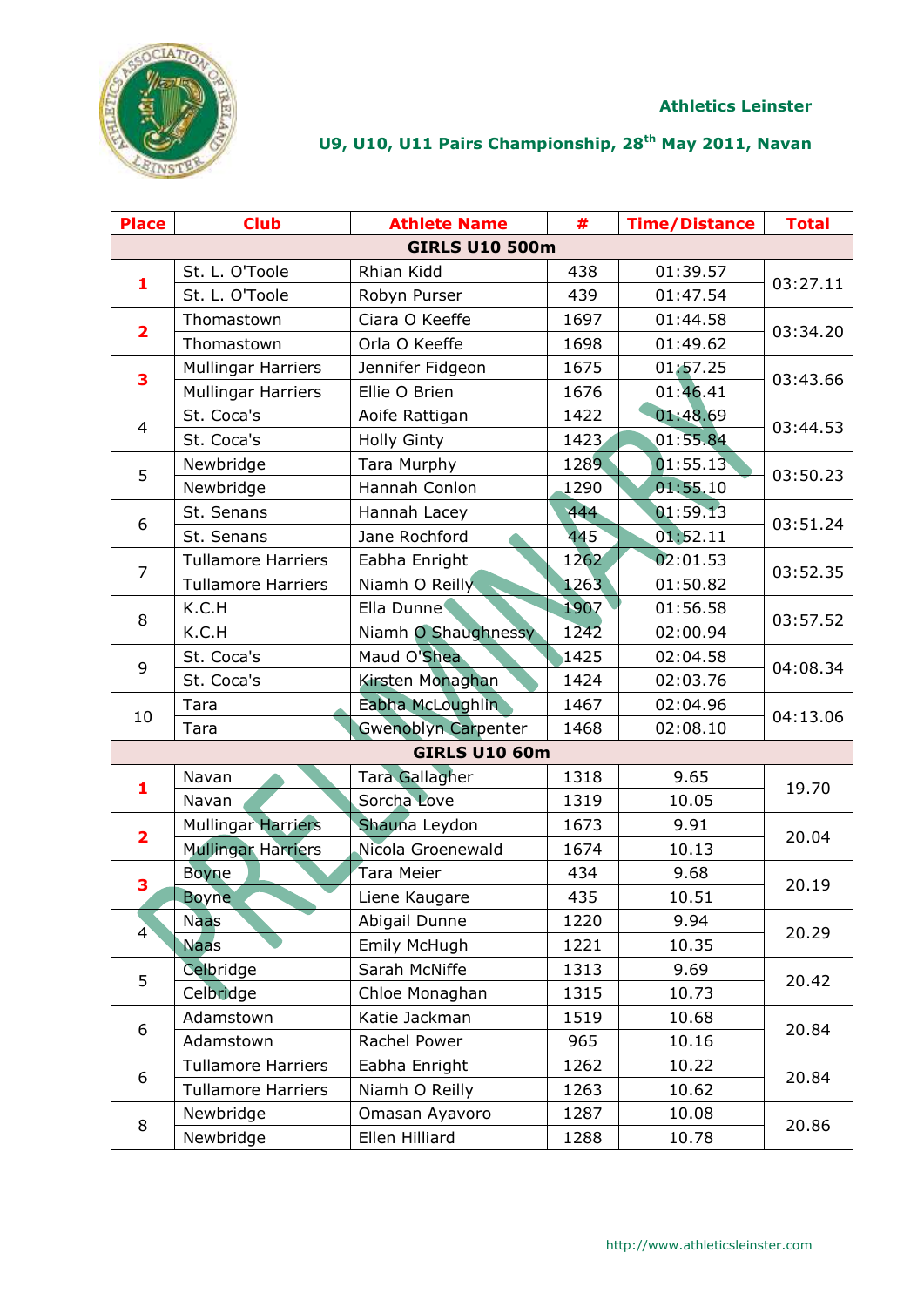



| <b>Place</b>            | <b>Club</b>     | <b>Athlete Name</b>         | #    | <b>Time/Distance</b> | <b>Total</b> |
|-------------------------|-----------------|-----------------------------|------|----------------------|--------------|
| 9                       | Edenderry       | Leah Callan                 | 1501 | 10.27                | 20.89        |
|                         | Edenderry       | Sarah Lynch                 | 372  | 10.62                |              |
| 10                      | Edenderry       | Orla O Keeffe               | 1698 | 10.59                | 21.21        |
|                         | Edenderry       | Dearbhail O Reilly          | 1699 | 10.62                |              |
| 11                      | Menapians       | Liadh Dwyer                 | 1273 | 9.92                 | 21.37        |
|                         | Menapians       | Lauren Kelly                | 1274 | 11.45                |              |
| 12                      | Celbridge       | Rebecca Carroll             | 1311 | 10.35                | 21.25        |
|                         | Celbridge       | Ciara Gallagher             | 1312 | 10.9                 |              |
|                         | Eire Og         | Anna Blake                  | 461  | 10.62                |              |
| 13                      | Eire Og         | Sinead Healion              | 462  | 10.83                | 21.45        |
| 14                      | Glenmore        | Ciara Quinn                 | 1299 | 10.16                |              |
|                         | Glenmore        | Erica Quinn                 | 1300 | 11.59                | 21.75        |
| 15                      | Cushinstown     | Libby Duffy                 | 1373 | 11.05                | 21.83        |
|                         | Cushinstown     | Niamh Cowley                | 1374 | 10.78                |              |
| 16                      | Greystones & D. | Lily Hartnett               | 1663 | 11.55                | 21.90        |
|                         | Greystones & D. | Alice O Neill               | 1665 | 10.35                |              |
| 17                      | St. Senans      | Kate Sheridan               | 442  | 10.85                | 21.96        |
|                         | St. Senans      | <b>Hannah Lacey</b>         | 444  | 11.11                |              |
| 18                      | K.C.H           | Lucy Thompson               | 1240 | 11.45                | 22.29        |
|                         | K.C.H           | <b>Tess Doyle</b>           | 1241 | 10.84                |              |
| 19                      | Tara            | Eabha McLoughlin            | 1467 | 12.08                | 22.67        |
|                         | Tara            | <b>Gwenoblyn Carpenter</b>  | 1468 | 10.59                |              |
|                         |                 | <b>GIRLS U10 Ball Throw</b> |      |                      |              |
| 1                       | Eire Og         | Anna Blake                  | 461  | 20.56                | 43.31        |
|                         | Eire Og         | <b>Sinead Healion</b>       | 462  | 22.75                |              |
| $\overline{\mathbf{2}}$ | St. L. O'Toole  | <b>Rhian Kidd</b>           | 438  | 20.63                | 40.85        |
|                         | St. L. O'Toole  | Robyn Purser                | 439  | 20.22                |              |
|                         | <b>Naas</b>     | Abigail Dunne               | 1220 | 18.77                | 35.30        |
| 3                       | <b>Naas</b>     | Emily McHugh                | 1221 | 16.53                |              |
| $\overline{4}$          | Cushinstown     | Ailbhe Doyle                | 1375 | 17.39                | 34.83        |
|                         | Cushinstown     | Niamh Cowley                | 1374 | 17.44                |              |
| 5                       | St. Coca's      | Aoife Rattigan              | 1422 | 19.94                | 33.49        |
|                         | St. Coca's      | Kirsten Monaghan            | 1424 | 13.55                |              |
| 6                       | K.C.H           | Ella Dunne                  | 1907 | 12.28                | 26.69        |
|                         | K.C.H           | <b>Tess Doyle</b>           | 1241 | 14.41                |              |
|                         |                 | <b>GIRLS U10 Long Jump</b>  |      |                      |              |
| 1                       | Boyne           | Tara Meier                  | 434  | 3.47                 | 6.52         |
|                         | Boyne           | Liene Kaugare               | 435  | 3.05                 |              |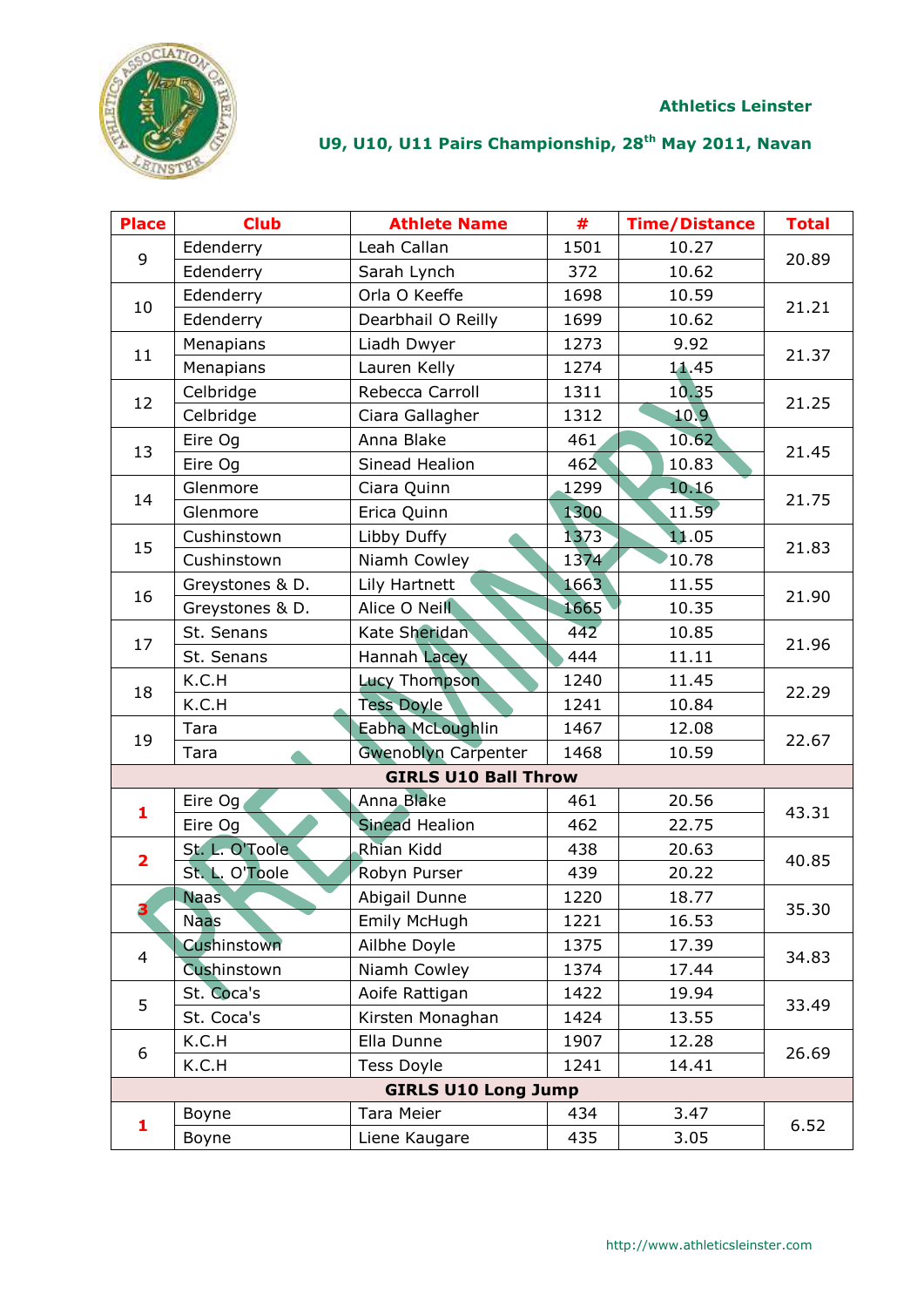**Athletics Leinster**



| <b>Place</b>            | <b>Club</b>               | <b>Athlete Name</b>   | #    | <b>Time/Distance</b> | <b>Total</b> |
|-------------------------|---------------------------|-----------------------|------|----------------------|--------------|
| $\overline{\mathbf{2}}$ | <b>Mullingar Harriers</b> | Shauna Leydon         | 1673 | 3.33                 | 6.43         |
|                         | <b>Mullingar Harriers</b> | Nicola Groenewald     | 1674 | 3.10                 |              |
| 3                       | Navan                     | Tara Gallagher        | 1318 | 3.32                 | 6.34         |
|                         | Navan                     | Sorcha Love           | 1319 | 3.02                 |              |
| $\overline{4}$          | Glenmore                  | Ciara Quinn           | 1299 | 2.88                 | 6.00         |
|                         | Glenmore                  | Erica Quinn           | 1300 | 3.12                 |              |
| 5                       | Thomastown                | Ciara O Keeffe        | 1697 | 2.97                 | 5.90         |
|                         | Thomastown                | Dearbhail O Reilly    | 1699 | 2.93                 |              |
| 6                       | Adamstown                 | Katie Jackman         | 1519 | 2.80                 |              |
|                         | Adamstown                 | Rachel Power          | 965  | 2.92                 | 5.72         |
| $\overline{7}$          | Edenderry                 | Leah Callan           | 1501 | 3.09                 | 5.61         |
|                         | Edenderry                 | Sarah Lynch           | 372  | 2.52                 |              |
|                         | St. Senans                | Kate Sheridan         | 442  | 2.47                 |              |
| 8                       | St. Senans                | Jane Rochford         | 445  | 3.13                 | 5.60         |
|                         | Menapians                 | Liadh Dwyer           | 1273 | 2.78                 |              |
| 9                       | Menapians                 | Lauren Kelly          | 1274 | 2.56                 | 5.34         |
|                         | North West Kildare        | Eva O Donovan         | 1357 | 2.49                 |              |
| 10                      | North West Kildare        | Aworia Autan          | 1358 | 2.83                 | 5.32         |
|                         | K.C.H                     | Lucy Thompson         | 1240 | 2.52                 | 5.30         |
| 11                      | K.C.H                     | Niamh O Shaughnessy   | 1242 | 2.78                 |              |
|                         | Newbridge                 | <b>Omasan Ayavoro</b> | 1287 | 2.50                 |              |
| 12                      | Newbridge                 | <b>Ellen Hilliard</b> | 1288 | 2.69                 | 5.19         |
|                         | Cushinstown               | Libby Duffy           | 1373 | 2.73                 |              |
| 13                      | Cushinstown               | <b>Ailbhe Doyle</b>   | 1375 | 2.37                 | 5.10         |
| 14                      | Celbridge                 | Rebecca Carroll       | 1311 | 2.90                 | 5.03         |
|                         | Celbridge                 | Ciara Gallagher       | 1312 | 2.13                 |              |
| 15                      | Greystones & D.           | Lily Hartnett         | 1663 | 2.38                 | 4.66         |
|                         | Greystones & D.           | Elena Mulcahy         | 1664 | 2.28                 |              |
| 16 <sup>°</sup>         | Celbridge                 | Sarah McNiffe         | 1313 | 2.26                 |              |
|                         | Celbridge                 | Aoife Sweeney         | 1314 | 1.89                 | 4.15         |
|                         |                           | <b>BOYS U11 600m</b>  |      |                      |              |
| 1                       | <b>Tullamore Harriers</b> | <b>Emmett Curley</b>  | 1271 | 01:59.60             | 04:00.20     |
|                         | <b>Tullamore Harriers</b> | James Dunne           | 1272 | 02:00.60             |              |
|                         | K.C.H                     | Darragh Maher         | 1248 | 02:02.10             |              |
| $\overline{\mathbf{2}}$ | K.C.H                     | Sean Bourke           | 1250 | 02:06.49             | 04:08.59     |
|                         | Naas                      | Sean O'Connor         | 1329 | 02:15.53             |              |
| 3                       | Naas                      | Josh Derham           | 1330 | 01:58.98             | 04:14.51     |
|                         | Ardee & District          | Jonathon Cummins      | 1457 | 02:08.38             |              |
| 4                       | Ardee & District          | Danny O Brien         | 1458 | 02:10.68             | 04:19.06     |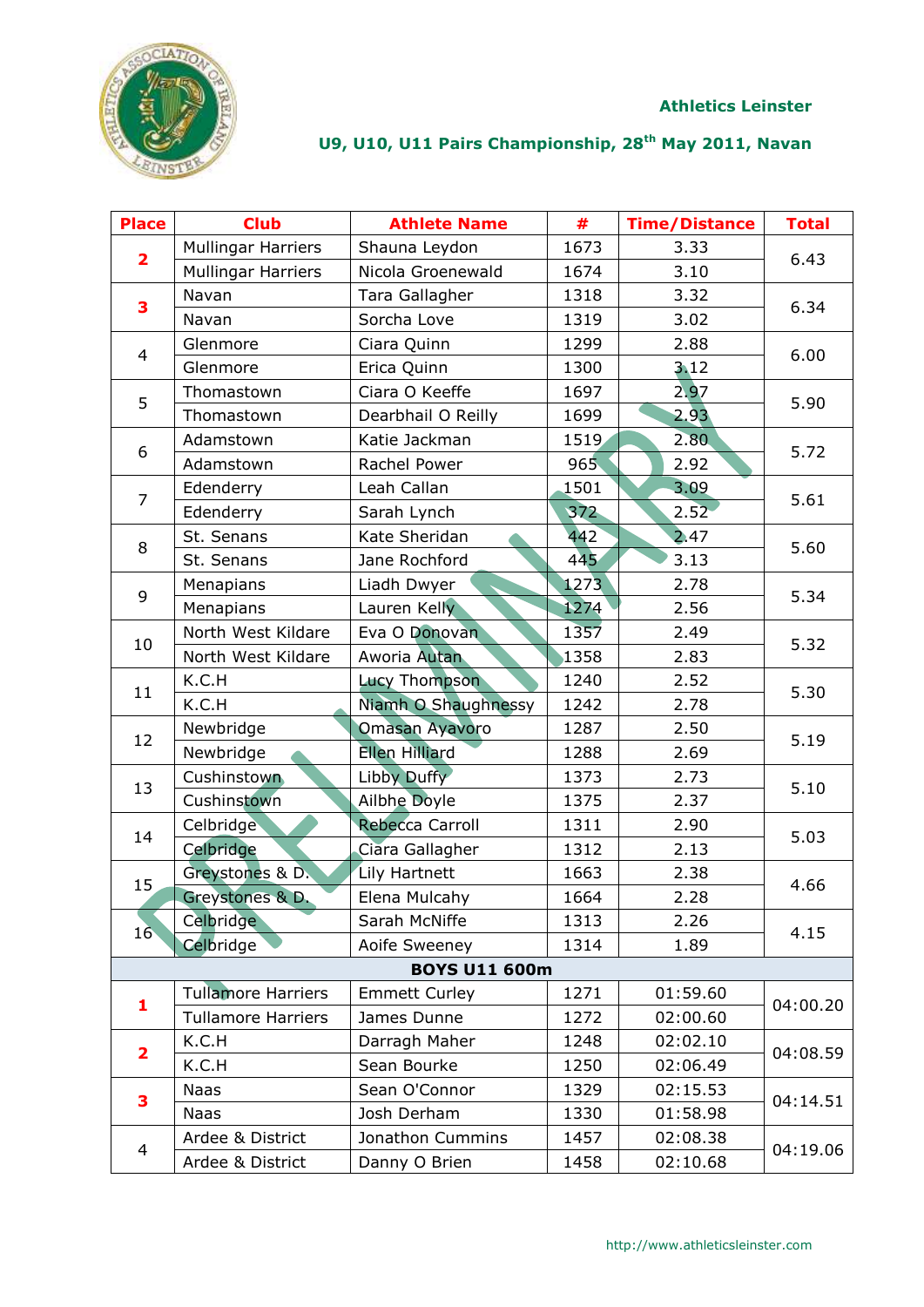



| <b>Place</b>            | <b>Club</b>                 | <b>Athlete Name</b>   | #    | <b>Time/Distance</b> | <b>Total</b> |
|-------------------------|-----------------------------|-----------------------|------|----------------------|--------------|
| 5                       | Dunleer                     | <b>Conor Matthews</b> | 406  | 02:04.75             | 04:22.24     |
|                         | Dunleer                     | T.J. Doherty          | 407  | 02:17.49             |              |
|                         | St. Brigid's                | Colin Hawdon          | 1435 | 02:14.24             |              |
| 6                       | St. Brigid's                | Aaron Gelty           | 1437 | 02:09.37             | 04:23.61     |
| $\overline{7}$          | Na Fianna                   | Justin Harris         | 1451 | 02:11.08             | 04:34.10     |
|                         | Na Fianna                   | Christopher Clarke    | 1453 | 02:23.02             |              |
| 8                       | St. Brigid's                | Jack Blake            | 1438 | 02:19.52             |              |
|                         | St. Brigid's                | Oran Mulvaney         | 1436 | 02:22.44             | 04:41.96     |
| 9                       | Cushinstown                 | Dominic McCabe        | 1370 | 02:24.89             |              |
|                         | Cushinstown                 | James Martin          | 1372 | 02:27.10             | 04:51.99     |
|                         |                             | <b>BOYS U11 60m</b>   |      |                      |              |
| $\mathbf{1}$            | <b>Tullamore Harriers</b>   | <b>Emmett Curley</b>  | 1271 | 9.67                 | 18.80        |
|                         | <b>Tullamore Harriers</b>   | James Dunne           | 1272 | 9.13                 |              |
| $\overline{\mathbf{2}}$ | Ardee & District            | Jonathon Cummins      | 1457 | 9.52                 | 18.82        |
|                         | Ardee & District            | Evin Quinn            | 1459 | 9.30                 |              |
| 3                       | St. Joseph's                | Darragh McDonald      | 1655 | 9.39                 |              |
|                         | St. Joseph's                | Sam Sutton            | 1656 | 9.47                 | 18.86        |
| $\overline{4}$          | Menapians                   | Josh O Connor         | 1285 | 9.15                 | 18.94        |
|                         | Menapians                   | Dion Donavan          | 1286 | 9.79                 |              |
| 5                       | <b>Bree</b>                 | John Kehoe            | 1349 | 9.25                 | 19.13        |
|                         | <b>Bree</b>                 | Daire C Rochford      | 1350 | 9.88                 |              |
| 6                       | Dunleer                     | <b>Ronan Sands</b>    | 982  | 9.90                 |              |
|                         | Dunleer                     | <b>Anthony Dillon</b> | 405  | 9.30                 | 19.20        |
| 6                       | St. Peters                  | <b>Gabriel Bell</b>   | 463  | 9.58                 | 19.20        |
|                         | St. Peters                  | <b>Adam Stewart</b>   | 464  | 9.62                 |              |
| 6                       | Celbridge                   | Joe Leonard           | 1309 | 9.65                 | 19.20        |
|                         | <b>Celbridge</b>            | Imran Jamirah         | 1310 | 9.55                 |              |
|                         | <b>Bohermeen</b>            | Cian McBride          | 1386 | 9.76                 |              |
| 9                       | <b>Bohermeen</b>            | Jack Hilliard         | 1387 | 9.55                 | 19.31        |
| 10                      | <b>Ardee &amp; District</b> | Danny O Brien         | 1458 | 10.01                | 19.75        |
|                         | <b>Ardee &amp; District</b> | Caolan McCabe         | 1461 | 9.74                 |              |
| 11                      | Cushinstown                 | James Martin          | 1372 | 10.21                | 19.89        |
|                         | Cushinstown                 | Cian Ryan             | 1371 | 9.68                 |              |
| 12                      | Cushinstown                 | Mark Joyce            | 1368 | 10.25                | 19.97        |
|                         | Cushinstown                 | Ciaran Cahaill        | 1369 | 9.72                 |              |
| 13                      | St. Brigid's                | Colin Hawdon          | 1435 | 10.22                | 20.16        |
|                         | St. Brigid's                | Oran Mulvaney         | 1436 | 9.94                 |              |
| 14                      | St. Brigid's                | Aaron Gelty           | 1437 | 10.04                |              |
|                         | St. Brigid's                | Jack Blake            | 1438 | 10.68                | 20.72        |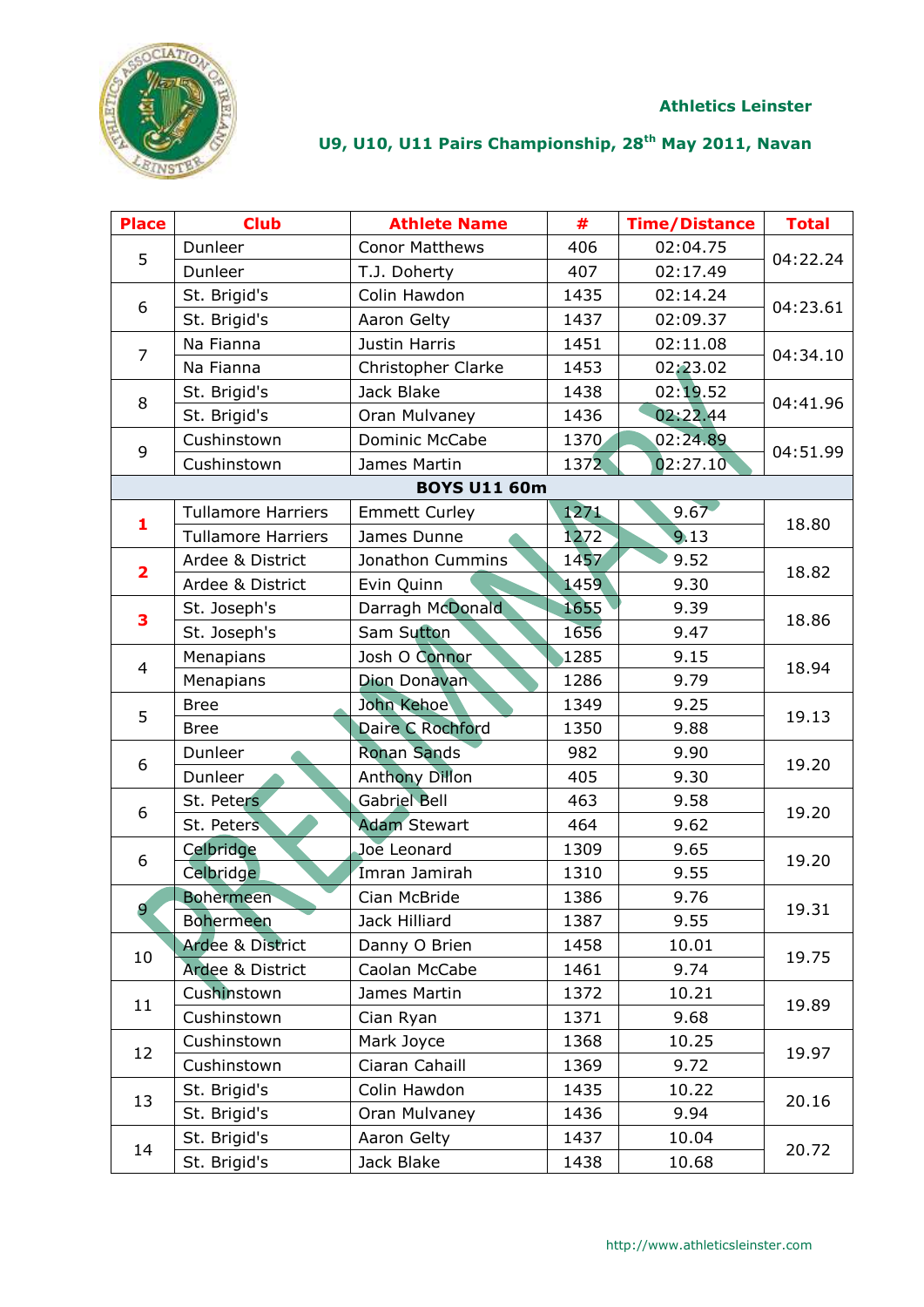

| <b>Place</b>            | <b>Club</b>          | <b>Athlete Name</b>       | #    | <b>Time/Distance</b> | <b>Total</b> |
|-------------------------|----------------------|---------------------------|------|----------------------|--------------|
|                         |                      | <b>BOY U11 Ball Throw</b> |      |                      |              |
|                         | <b>Ballon Rathoe</b> | Owen Hosey                | 1857 | 29.70                |              |
| 1                       | <b>Ballon Rathoe</b> | Darragh Curren            | 1858 | 27.50                | 57.20        |
|                         | Cushinstown          | <b>Dominic McCabe</b>     | 1370 | 28.60                |              |
| $\overline{\mathbf{2}}$ | Cushinstown          | Cian Ryan                 | 1371 | 26.60                | 55.20        |
| 3                       | Crookstown M/V       | Sean Moore                | 1514 | 32.60                | 52.40        |
|                         | Crookstown M/V       | Luke Hennessy             | 775  | 19.80                |              |
| $\overline{4}$          | Dunleer              | Ronan Sands               | 982  | 29.90                | 50.10        |
|                         | Dunleer              | Mark Byrne                | 408  | 20.20                |              |
| 5                       | Ardee & District     | Caolan McCabe             | 1461 | 20.10                |              |
|                         | Ardee & District     | Darragh McCoy             | 1460 | 23.50                | 43.60        |
|                         | Na Fianna            | Justin Harris             | 1451 | 29.90                |              |
| 6                       | Na Fianna            | Christopher Clarke        | 1453 | 13.50                | 43.40        |
| $\overline{7}$          | Celbridge            | Joe Leonard               | 1309 | 14.70                |              |
|                         | Celbridge            | Imran Jamirah             | 1310 | 28.00                | 42.70        |
| 8                       | K.C.H                | Darragh Maher             | 1248 | 24.00                | 42.30        |
|                         | K.C.H                | <b>Thomas Nuggent</b>     | 1253 | 18.30                |              |
|                         | Dunleer              | <b>Anthony Dillon</b>     | 405  | 20.76                | 34.96        |
| 9                       | Dunleer              | T.J. Doherty              | 407  | 14.20                |              |
| 10                      | Dunleer              | <b>Cathal Reynolds</b>    | 409  | 10.10                | 24.20        |
|                         | Dunleer              | <b>Harry Boylan</b>       | 410  | 14.10                |              |
|                         |                      | <b>BOYS U11 Long Jump</b> |      |                      |              |
| 1                       | <b>Bohermeen</b>     | <b>Cian McBride</b>       | 1386 | 4.02                 | 7.81         |
|                         | Bohermeen            | Jack Hilliard             | 1387 | 3.79                 |              |
| $\overline{\mathbf{2}}$ | St. Joseph's         | Darragh McDonald          | 1655 | 3.88                 | 7.58         |
|                         | St. Joseph's         | Sam Sutton                | 1656 | 3.70                 |              |
| 3                       | St. Joseph's         | Sean Bourke               | 1250 | 3.44                 | 7.27         |
|                         | St. Joseph's         | Rory MacGabhann           | 1251 | 3.83                 |              |
| $\overline{4}$          | <b>Ballon Rathoe</b> | Owen Hosey                | 1857 | 3.53                 | 7.06         |
|                         | <b>Ballon Rathoe</b> | Darragh Curren            | 1858 | 3.53                 |              |
| 5                       | Cushinstown          | Mark Joyce                | 1368 | 3.63                 | 7.02         |
|                         | Cushinstown          | Ciaran Cahaill            | 1369 | 3.39                 |              |
|                         | <b>Bree</b>          | John Kehoe                | 1349 | 3.65                 | 6.94         |
| 6                       | <b>Bree</b>          | Daire C Rochford          | 1350 | 3.29                 |              |
| $\overline{7}$          | Menapians            | Josh O Connor             | 1285 | 3.61                 |              |
|                         | Menapians            | Dion Donavan              | 1286 | 3.30                 | 6.91         |
|                         | Ardee & District     | Darragh McCoy             | 1460 | 3.37                 |              |
| 8                       | Ardee & District     | Evin Quinn                | 1459 | 3.44                 | 6.81         |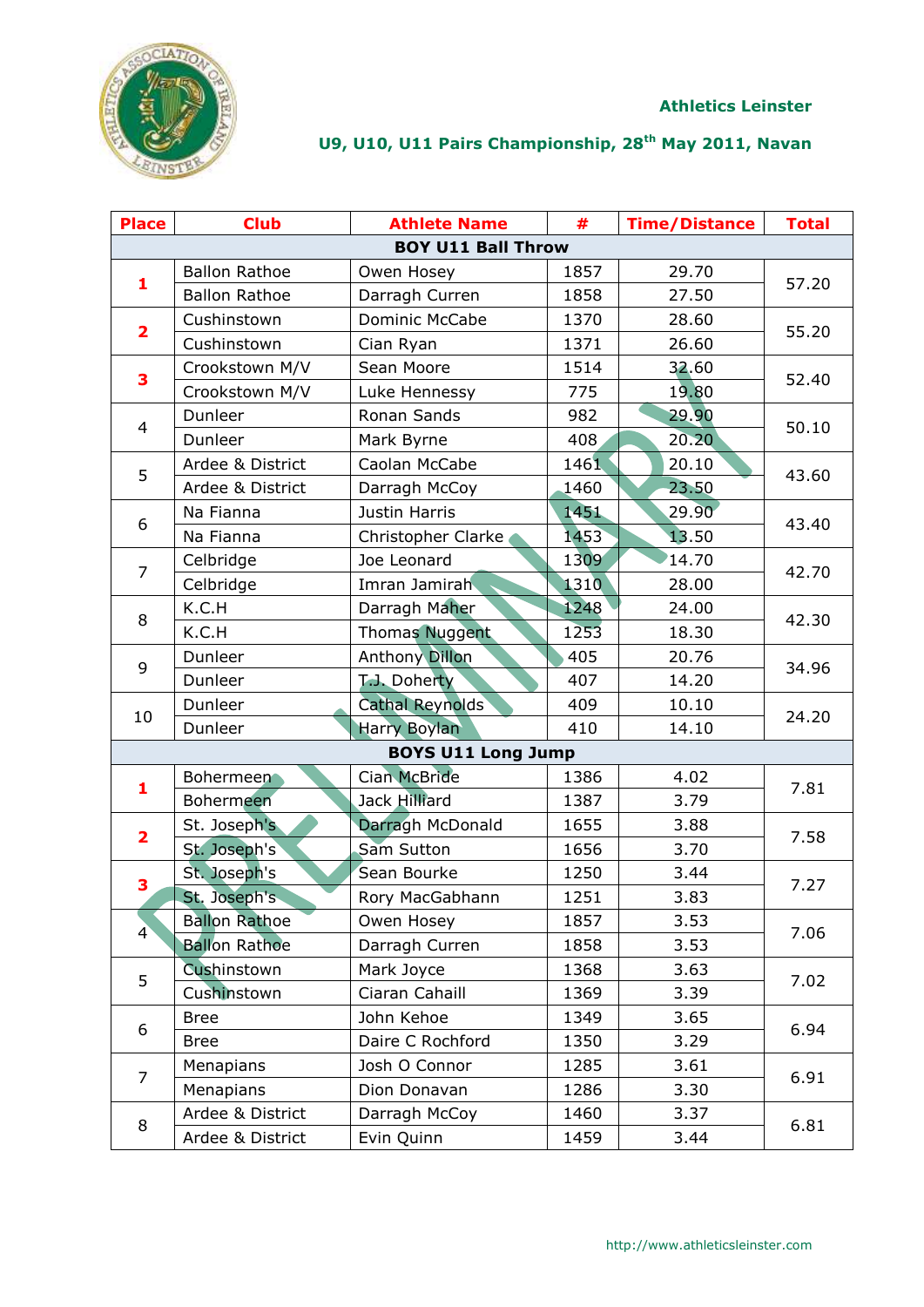

| <b>Place</b>            | <b>Club</b>      | <b>Athlete Name</b>      | #    | <b>Time/Distance</b> | <b>Total</b> |
|-------------------------|------------------|--------------------------|------|----------------------|--------------|
| 9                       | <b>Naas</b>      | Sean O'Connor            | 1331 | 3.29                 | 6.79         |
|                         | <b>Naas</b>      | Michael McLoughlin       | 1332 | 3.50                 |              |
|                         | St. Peters       | Gabriel Bell             | 463  | 3.74                 |              |
| 10                      | St. Peters       | <b>Adam Stewart</b>      | 464  | 3.03                 | 6.77         |
| 11                      | Dunleer          | Mark Byrne               | 408  | 3.38                 | 6.67         |
|                         | Dunleer          | <b>Conor Matthews</b>    | 406  | 3.29                 |              |
| 12                      | Crookstown M/V   | Sean Moore               | 1514 | 3.48                 | 6.66         |
|                         | Crookstown M/V   | Luke Hennessy            | 775  | 3.18                 |              |
| 13                      | Dunleer          | Cathal Reynolds          | 409  | 2.11                 | 5.06         |
|                         | Dunleer          | Harry Boylan             | 410  | 2.95                 |              |
|                         |                  | <b>GIRLS U11 600m</b>    |      |                      |              |
| $\mathbf{1}$            | Dunshaughlin     | Molly McNamara           | 1489 | 02:06.22             | 04:13.90     |
|                         | Dunshaughlin     | Tara Hetherington        | 1490 | 02:07.68             |              |
| $\overline{\mathbf{2}}$ | St. Abban's      | Ruby Millet              | 1351 | 02:18.00             | 04:20.85     |
|                         | St. Abban's      | Cara Maher               | 1352 | 02:02.85             |              |
| 3                       | <b>Blackrock</b> | <b>Penny Morris</b>      | 1683 | 02:09.92             | 04:24.52     |
|                         | <b>Blackrock</b> | <b>Kelly Breen</b>       | 1684 | 02:14.60             |              |
| $\overline{4}$          | <b>Naas</b>      | Lauren Carey             | 1340 | 02:08.15             | 04:26.65     |
|                         | <b>Naas</b>      | Lisa Mulcahy             | 1339 | 02:18.50             |              |
| 5                       | Bohermeen        | <b>Florence Sheridan</b> | 1392 | 02:17.99             | 04:45.98     |
|                         | Bohermeen        | Katie O Brien            | 1393 | 02:27.99             |              |
| 6                       | St. Senans       | <b>Aoife Allen</b>       | 446  | 02:19.27             | 04:46.27     |
|                         | St. Senans       | <b>Aine Phelan</b>       | 447  | 02:27.00             |              |
| $\overline{7}$          | St. Coca's       | Laura McDermott          | 1428 | 02:11.31             | 04:48.92     |
|                         | St. Coca's       | Sorcha Monaghan          | 1430 | 02:37.61             |              |
| 8                       | <b>Adamstown</b> | Sonia Mooney             | 1520 | 02:42.65             | 04:52.96     |
|                         | Adamstown        | Tara Doyle               | 966  | 02:10.31             |              |
| 9                       | Glenmore         | Niamh Rice               |      | 02:42.67             | 04:54.01     |
|                         | Glenmore         | Kathlyn Quinn            |      | 02:11.34             |              |
| 10                      | Newbridge        | Kate Ryan                | 1295 | 02:17.29             | 05:00.39     |
|                         | Newbridge        | Leah O Shea              | 1296 | 02:43.10             |              |
|                         |                  | <b>GIRLS U11 60m</b>     |      |                      |              |
| 1                       | St. L. O'Toole   | Chloe Hayden             | 440  | 9.12                 | 18.18        |
|                         | St. L. O'Toole   | Sive O'Toole             | 441  | 9.06                 |              |
| $\overline{\mathbf{2}}$ | St. Coca's       | <b>Ailish Mulhall</b>    | 1429 | 10.01                | 19.07        |
|                         | St. Coca's       | Sorcha Monaghan          | 1430 | 9.06                 |              |
| 3                       | Dunshaughlin     | Molly McNamara           | 1489 | 9.49                 |              |
|                         | Dunshaughlin     | Tara Hetherington        | 1490 | 9.64                 | 19.13        |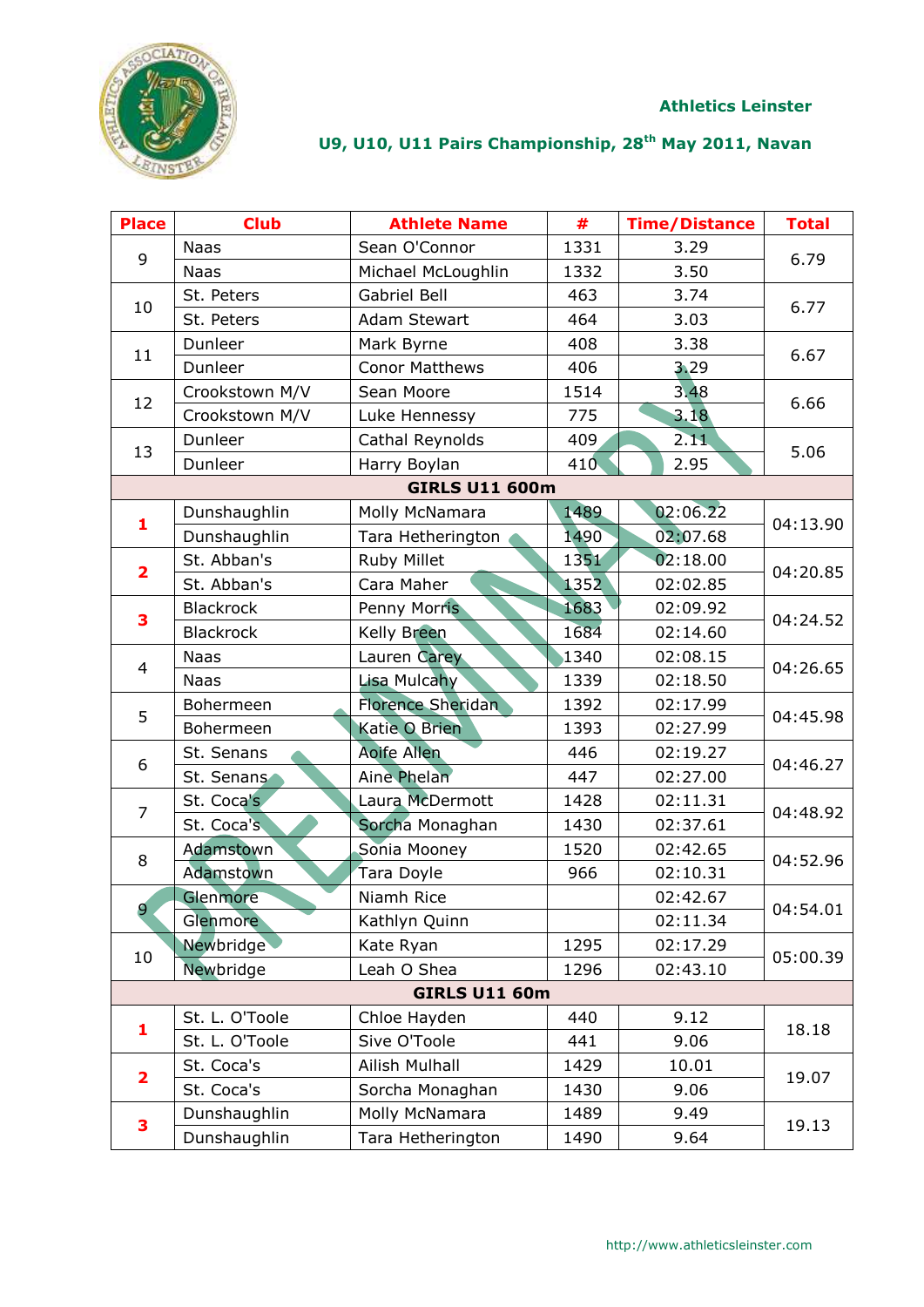**Athletics Leinster**



| <b>Place</b>            | <b>Club</b>               | <b>Athlete Name</b>         | #    | <b>Time/Distance</b> | <b>Total</b> |
|-------------------------|---------------------------|-----------------------------|------|----------------------|--------------|
| $\overline{4}$          | Newbridge                 | Grace O Toole               | 1291 | 9.55                 |              |
|                         | Newbridge                 | Aoibhinn Dumphy             | 1292 | 9.75                 | 19.30        |
|                         | North Laois               | Sophie Fortune              | 1671 | 9.23                 |              |
| 5                       | North Laois               | Damiade Pogu                | 1672 | 10.08                | 19.31        |
| 6                       | <b>Naas</b>               | Keela Magee                 | 1336 | 9.05                 |              |
|                         | <b>Naas</b>               | Meadbh Gallagher            | 1338 | 10.48                | 19.53        |
| 7                       | Bohermeen                 | Olivia Gore                 | 1390 | 9.91                 |              |
|                         | Bohermeen                 | Kaitlyn O Brien             | 1391 | 9.71                 | 19.62        |
|                         | Dunleer                   | Erin Orr                    | 973  | 9.51                 |              |
| 8                       | Dunleer                   | Aoife Holmes                | 974  | 10.13                | 19.64        |
| 9                       | <b>Blackrock</b>          | Penny Morris                | 1683 | 10.06                |              |
|                         | <b>Blackrock</b>          | Kelly Breen                 | 1684 | 9.6                  | 19.66        |
|                         | North West Kildare        | Evelyn Coughlan             | 1353 | 9.91                 |              |
| 10                      | North West Kildare        | Orla Coughlan               | 1354 | 9.87                 | 19.78        |
|                         | Edenderry                 | Megan Callan                | 963  | 10.34                |              |
| 11                      | Edenderry                 | Aoibhinn McAndrew           | 1502 | 9.66                 | 20.00        |
| 12                      | <b>Naas</b>               | Megan Flood                 | 1337 | 10.09                |              |
|                         | <b>Naas</b>               | Lauren Carey                | 1340 | 10.70                | 20.79        |
| 13                      | Na Fianna                 | <b>Brenda Hoey</b>          | 1445 | 10.03                | 21.06        |
|                         | Na Fianna                 | Amy Henegan                 | 1446 | 11.03                |              |
| 14                      | <b>Tullamore Harriers</b> | <b>Aine McDaid</b>          | 1266 | 10.91                | 21.11        |
|                         | <b>Tullamore Harriers</b> | Danielle Donegan            | 1264 | 10.20                |              |
| 15                      | K.C.H                     | <b>Sharon Gorrian</b>       | 1256 | 11.02                | 21.67        |
|                         | K.C.H                     | Rebecca Roche               | 1257 | 10.65                |              |
| 16                      | Greystones & D.           | Jessica McDonald            | 1667 | 10.51                | 22.83        |
|                         | Greystones & D.           | <b>Alison Pluck</b>         | 1668 | 12.32                |              |
|                         |                           | <b>GIRLS U11 Ball Throw</b> |      |                      |              |
|                         | Glenmore                  | Katelyn Quinn               | 1301 | 21.33                | 53.30        |
| ı                       | Glenmore                  | Niamh Rice                  | 1302 | 31.97                |              |
| $\overline{\mathbf{2}}$ | Newbridge                 | Nikki O Neill               | 1293 | 28.41                | 44.83        |
|                         | Newbridge                 | Sophie McEvoy               | 1294 | 16.42                |              |
| 3                       | Edenderry                 | Megan Callan                | 963  | 22.13                | 43.54        |
|                         | Edenderry                 | Aoibhinn McAndrew           | 1502 | 21.41                |              |
| $\overline{4}$          | Adamstown                 | Sonia Mooney                | 1520 | 21.28                | 42.99        |
|                         | Adamstown                 | Tara Doyle                  | 966  | 21.71                |              |
| 5                       | <b>Tullamore Harriers</b> | Aine McDaid                 | 1266 | 17.59                | 33.94        |
|                         | <b>Tullamore Harriers</b> | Amy Cuskelly                | 1265 | 16.35                |              |
|                         | K.C.H                     | Hannah Kelly                | 1254 | 12.42                |              |
| 6                       | K.C.H                     | Rachel Kelly                | 1255 | 21.08                | 33.50        |